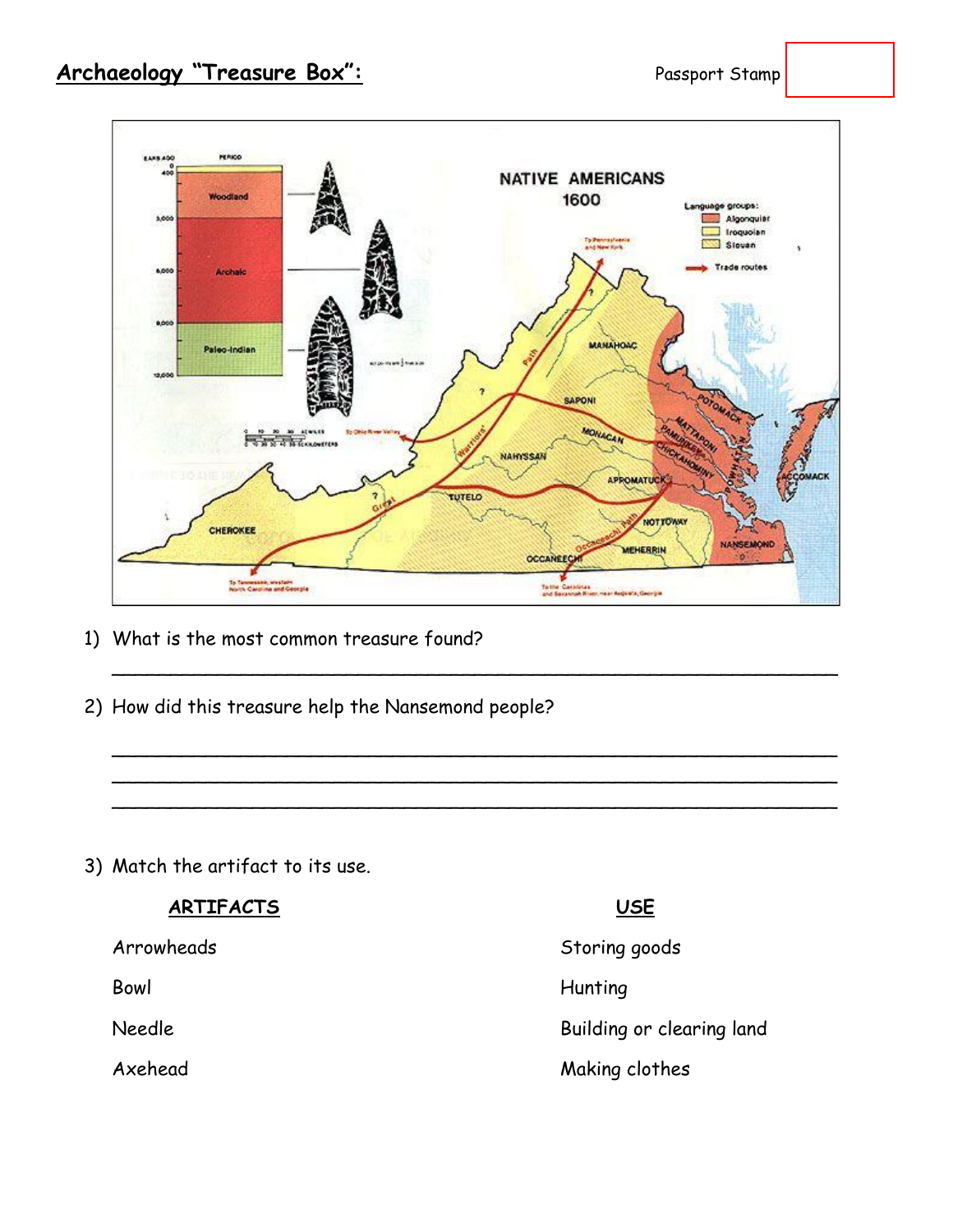

# Flint Knapping, Step by Step

For thousands of years, Native Americans made projectile points through the process of flint knapping. Starting with a large, raw stone known as a core, tools made of stone, bone, and antler were used to remove flakes from the stone until a thin, sharp arrowhead, spear point, or knife blade took shape. The images below show the steps involved in flint knapping.



STEP ONE: A hammerstone is used to strike the core to remove large flakes. This is known as percussion flaking.



STEP TWO: A large bone tool is also used to remove large pieces of stone through percussion flaking.



STEP THREE: As the core gets smaller, a piece of antler is used to keep striking the stone to flatten it out.



STEP FOUR: A sharp antler is used to apply direct pressure to remove more flakes. This is called pressure flaking.



STEP FIVE: An even smaller antler with a fine tip is used to continue the process of pressure flaking.



STEP SIX: The sharp tip of the antler is used to create the final shape of the point.



The finished product! Points of this size were used as spear tips or knife blades.



These are the flakes of stone left over after the point was completed. Many of these are very sharp and were used themselves as cutting tools.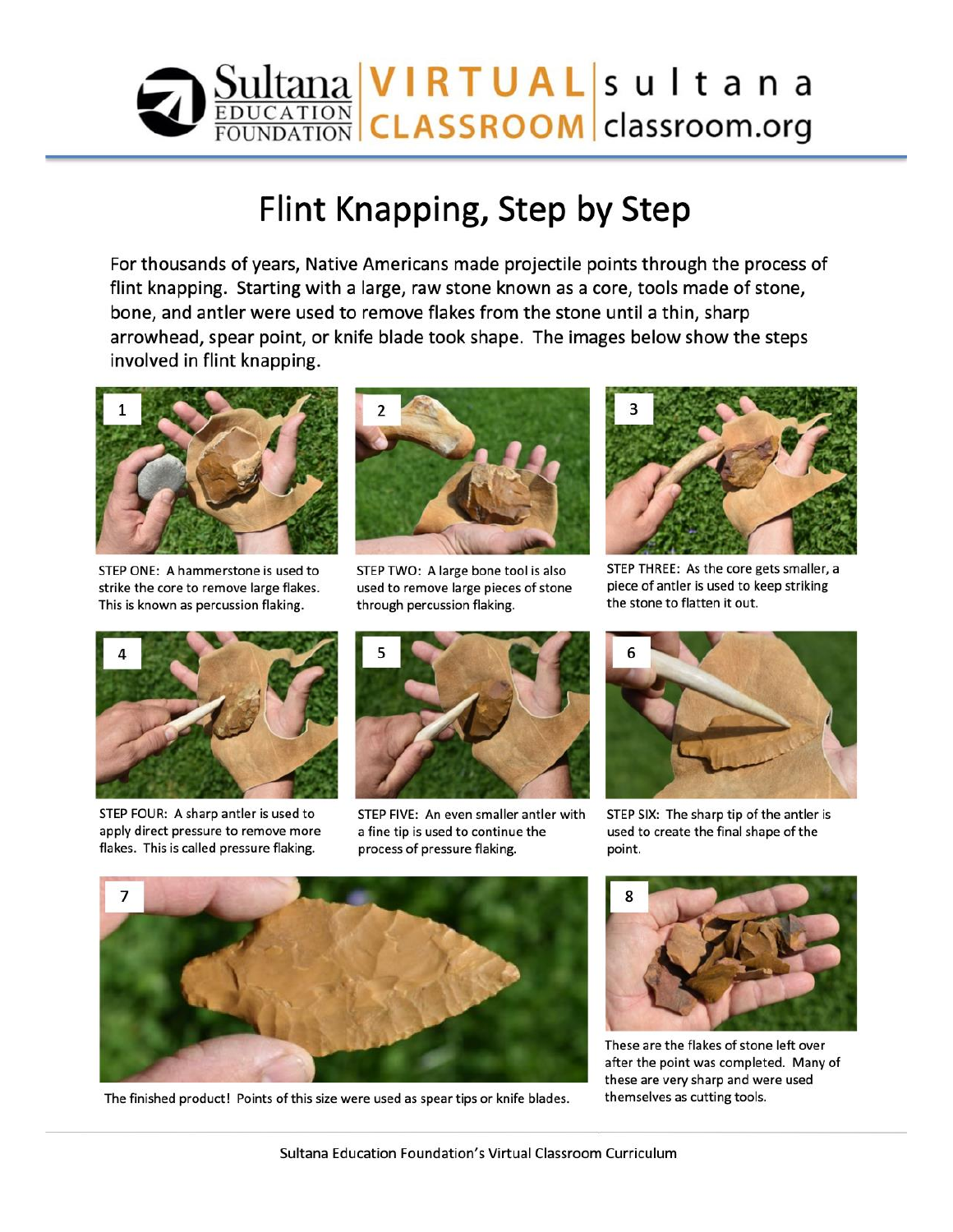### FLINT KNAPPING COMPREHENSION QUESTIONS

DIRECTIONS: Read the text on the previous page, then answer the following questions on the lines provided.

1. What do you call the process of making a projectile point?

2. What are three materials used to make tools that remove flakes from the core?

3. What is it called when flakes are made by striking the core?

4. What is it called when direct pressure is applied to shape the stone?

5. What are two ways that large points like the one in photo #7 were used?

6. How could the flakes left over from flint knapping be used by the Indians?

Sultana Education Foundation's Virtual Classroom Curriculum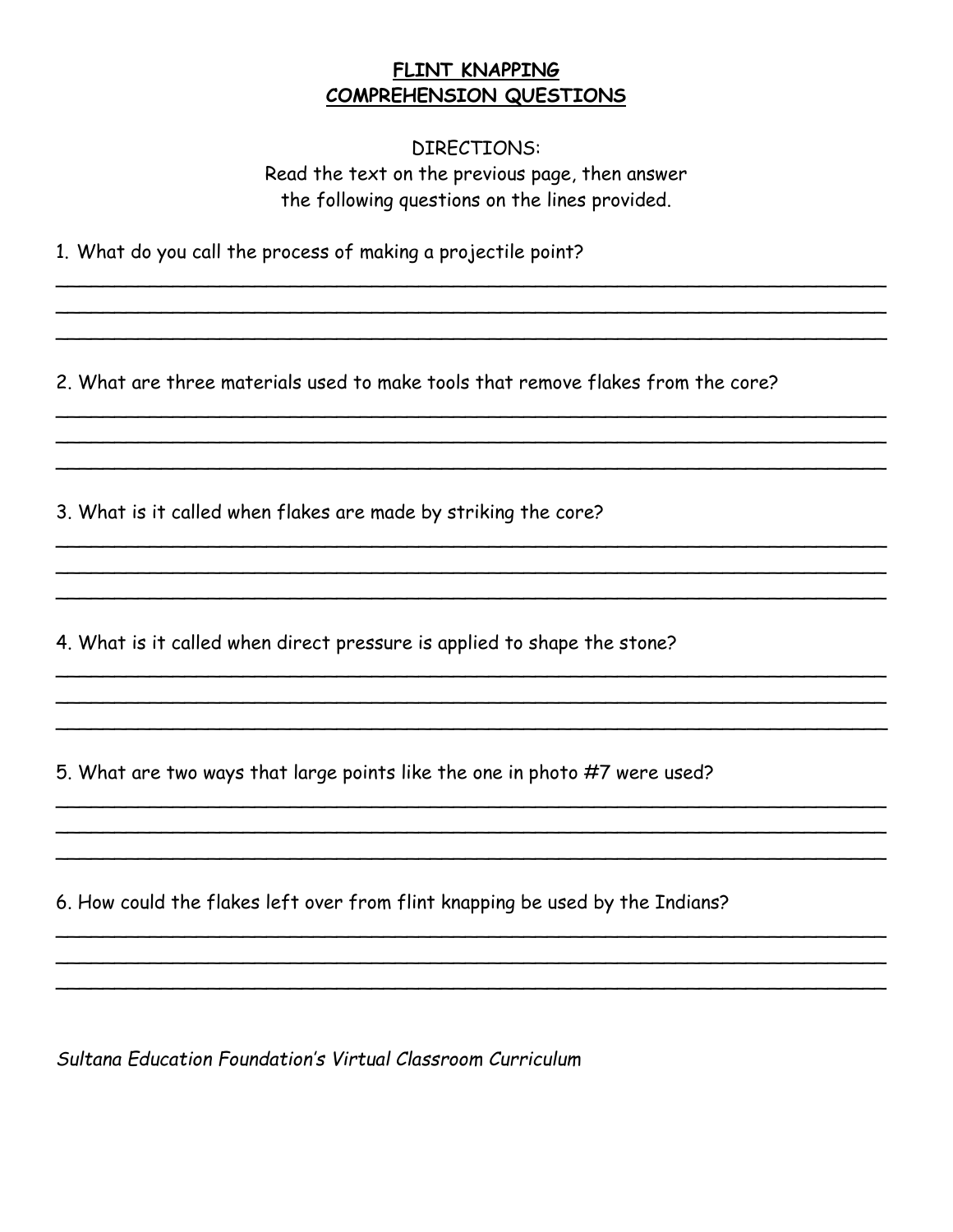## **Algonquian & Nansemond Language:** Passport Stamp



Use the **WORD BANK. Match** the Algonquian words to the English words and then…

| Mijak or Oneep ________________   | Nikatwin __________________________   |
|-----------------------------------|---------------------------------------|
| Pumitukew or Sepu                 | Nakatwin ____________________________ |
| Nahmayss ________________________ |                                       |
| Mehnohtay ______________________  |                                       |
| Nukketoo _______________________  |                                       |
|                                   | Kawmawtench _______________________   |
| $We eheepens \_\_\_\_\_\_$        | Tawpahwaws ________________________   |
| Ahkwihntehn                       | Nahsswaws ___________________________ |
|                                   |                                       |
| Wutapantam ____________________   |                                       |
|                                   |                                       |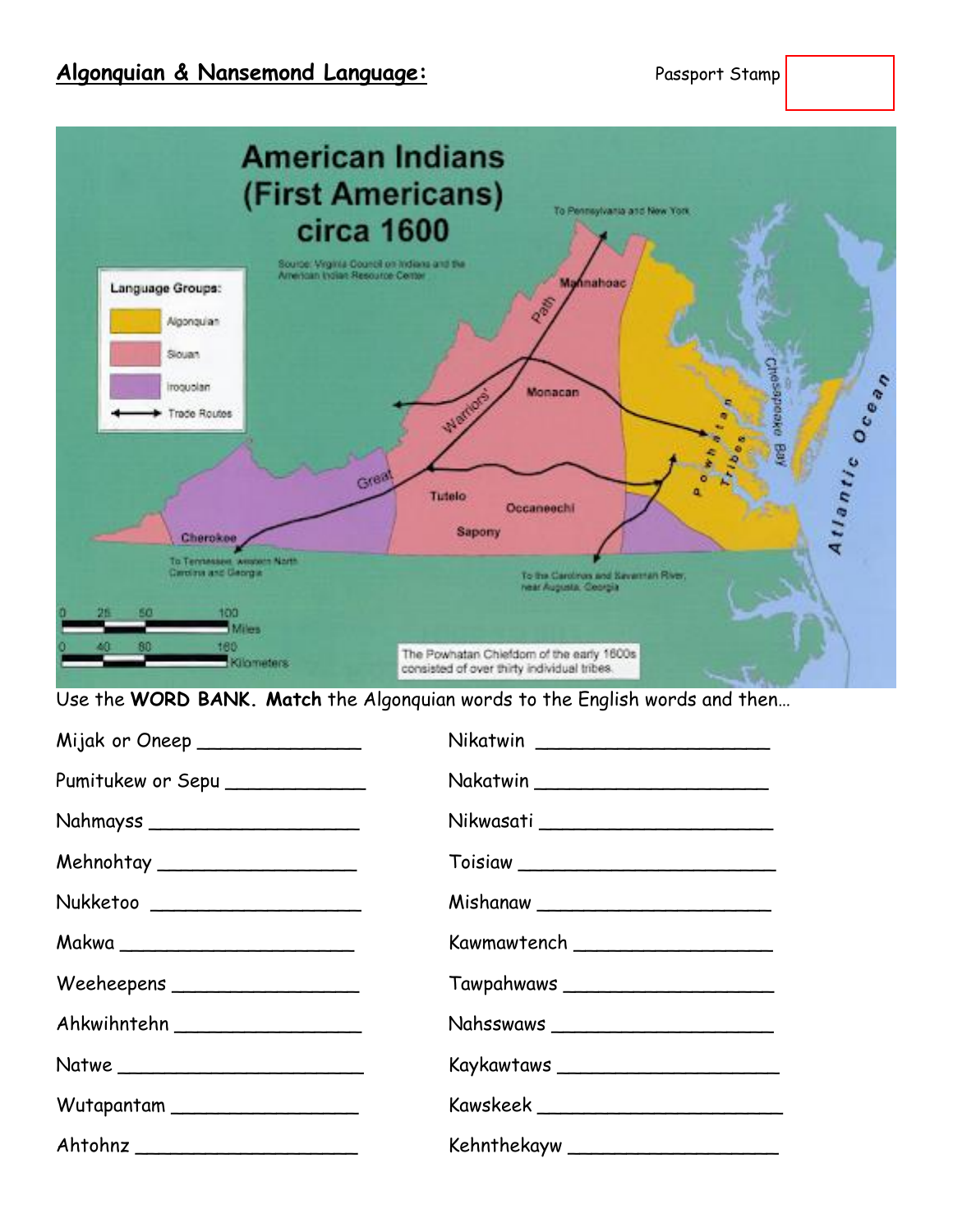#### **WORD BANK:**

| <b>BEAR</b> | DEER | RIVER BASKET BIRD                        |  | <b>FISH</b> | PLANT |  |
|-------------|------|------------------------------------------|--|-------------|-------|--|
|             |      | ARROW HUNT SING DANCE BOAT ONE TWO THREE |  |             |       |  |
| FOUR FIVE   |      |                                          |  |             | TFN   |  |

Match the words above to one of the following categories:

#### **NUMBERS**

# **ANIMALS**

#### **NATURE**

#### **OBJECTS**